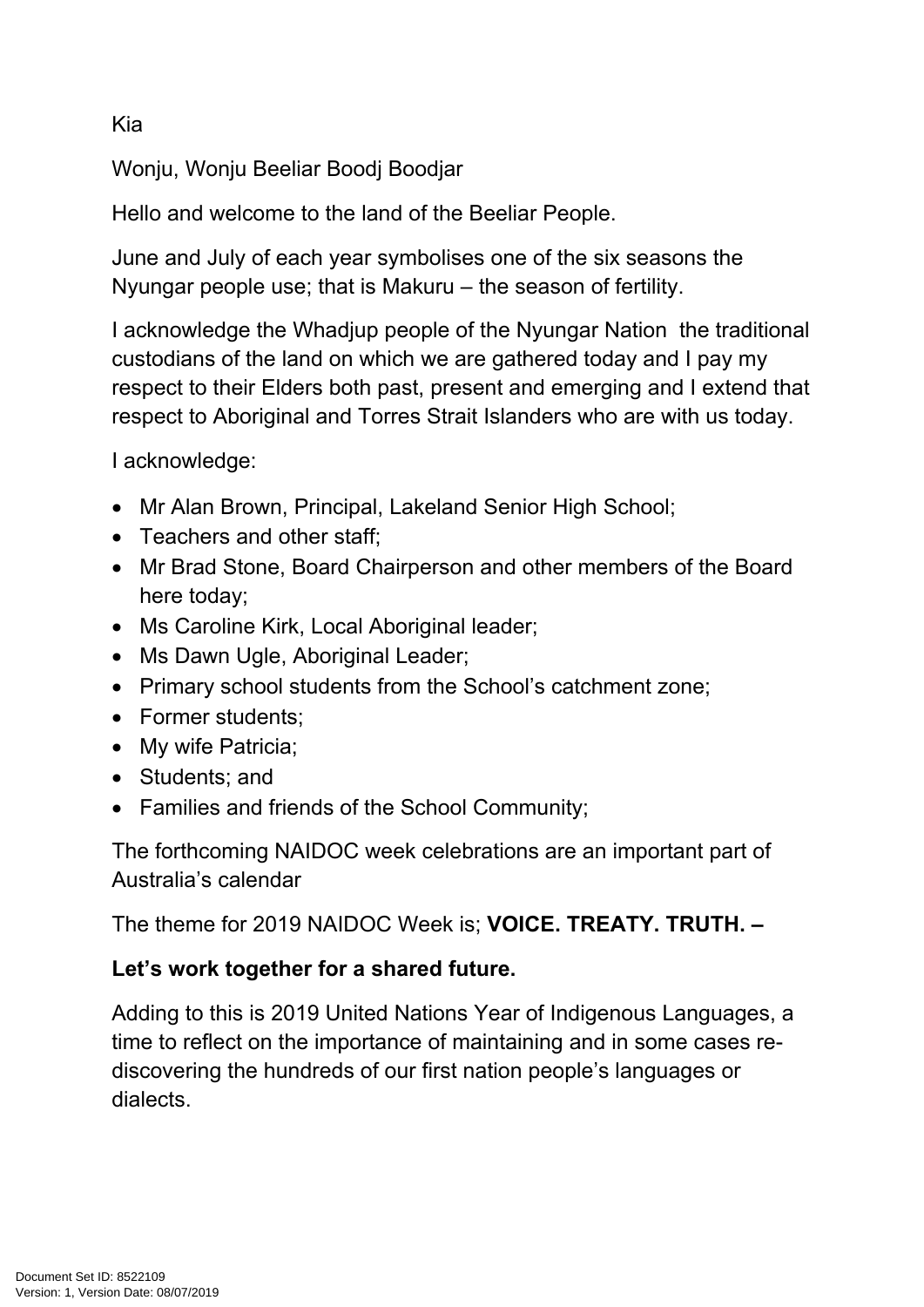The Aboriginal and Torres Strait Islander people have asked us all to walk with them in a movement of the Australian people for a better future.

The Indigenous voice of this country is over 65,000 plus years old.

They are the first words spoken on this continent.

Languages, passed down lore, culture and knowledge for over 60,000 thousand years.

They are precious to our nation.

It's that Indigenous voice that include know-how, practices, skills and innovations - found in a wide variety of contexts, such as agricultural, scientific, technical, ecological and medicinal fields, as well as biodiversity-related knowledge.

They are words connecting us to country, an understanding of country and of a people who are the oldest continuing culture on the planet.

Our first nation people say that as we celebrate the [United Nations](https://en.iyil2019.org/)  [International Year of Indigenous Languages,](https://en.iyil2019.org/) it's time for our knowledge to be heard through our voice.

They say for generations, they have sought recognition of their unique place in Australian history and society as we know it today.

We need to be the architects of our lives and futures.

For generations, Aboriginal and Torres Strait Islander peoples have looked for significant and lasting change.

Voice. Treaty. Truth. were three key elements to the reforms set out in the [Uluru Statement from the Heart.](https://www.1voiceuluru.org/) These reforms represent the unified position of First Nation Australians.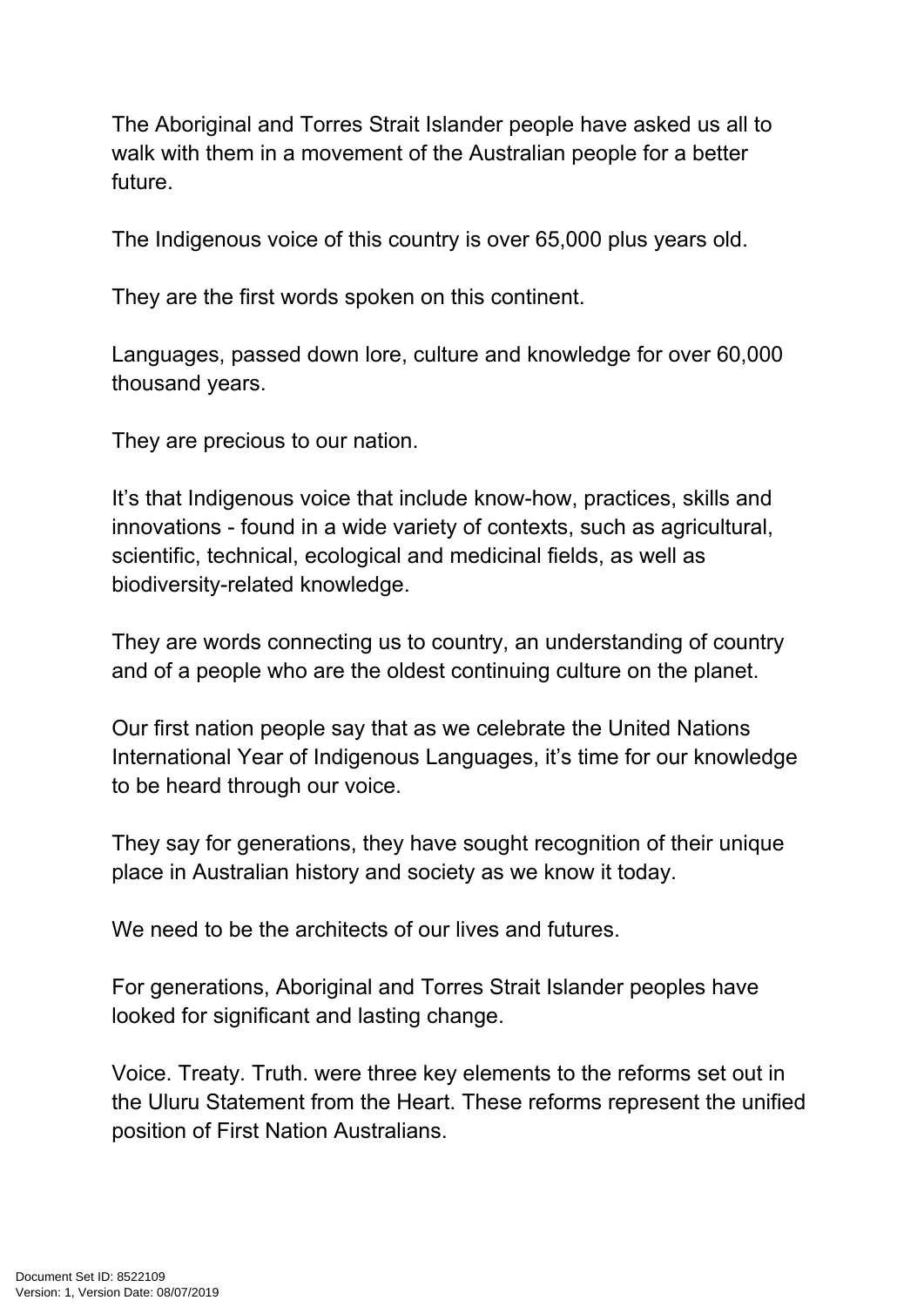Today, the City of Cockburn continues to acknowledge and respect the first nation people and the difference they make to all that happens in Australia.

The City of Cockburn was amongst the first local governments in Australia to introduce a reconciliation action plan in 2011 and I believe the first to fully fund the initiatives outlined the plan.

At that time, the Council believed it was pointless to place words on paper without a full commitment to implementing the plan that had been agreed to by our Aboriginal Elders as a way forward in a shared journey where we walked side by side, shoulder to shoulder to re-conciliation.

The City has now adopted its third and most comprehensive Reconciliation Action Plan and working to achieve the stated goals.

Today I have been asked to speak briefly about my role as mayor.

From a legislative perspective, under the Local Government Act 1995 my role is to:

- presides at meetings in accordance with this Act;
- provides leadership and guidance to the community in the district;
- carries out civic and ceremonial duties on behalf of the local government;
- speaks on behalf of the local government;
- performs such other functions as are given to the mayor by this Act or any other written law; and
- liaises with the CEO on the local government's affairs and the performance of its functions.

I achieve this by:

- $\bullet$  Investing time by being out & about in the community;
- Liaising with the business community;
- Liaising with members of the diplomatic corps, schools, faith groups, cultural organisations, service clubs, community & sporting clubs, chaplaincy councils etc;
- Attending primary and secondary school graduation ceremonies, special assemblies, sporting events, representations on school